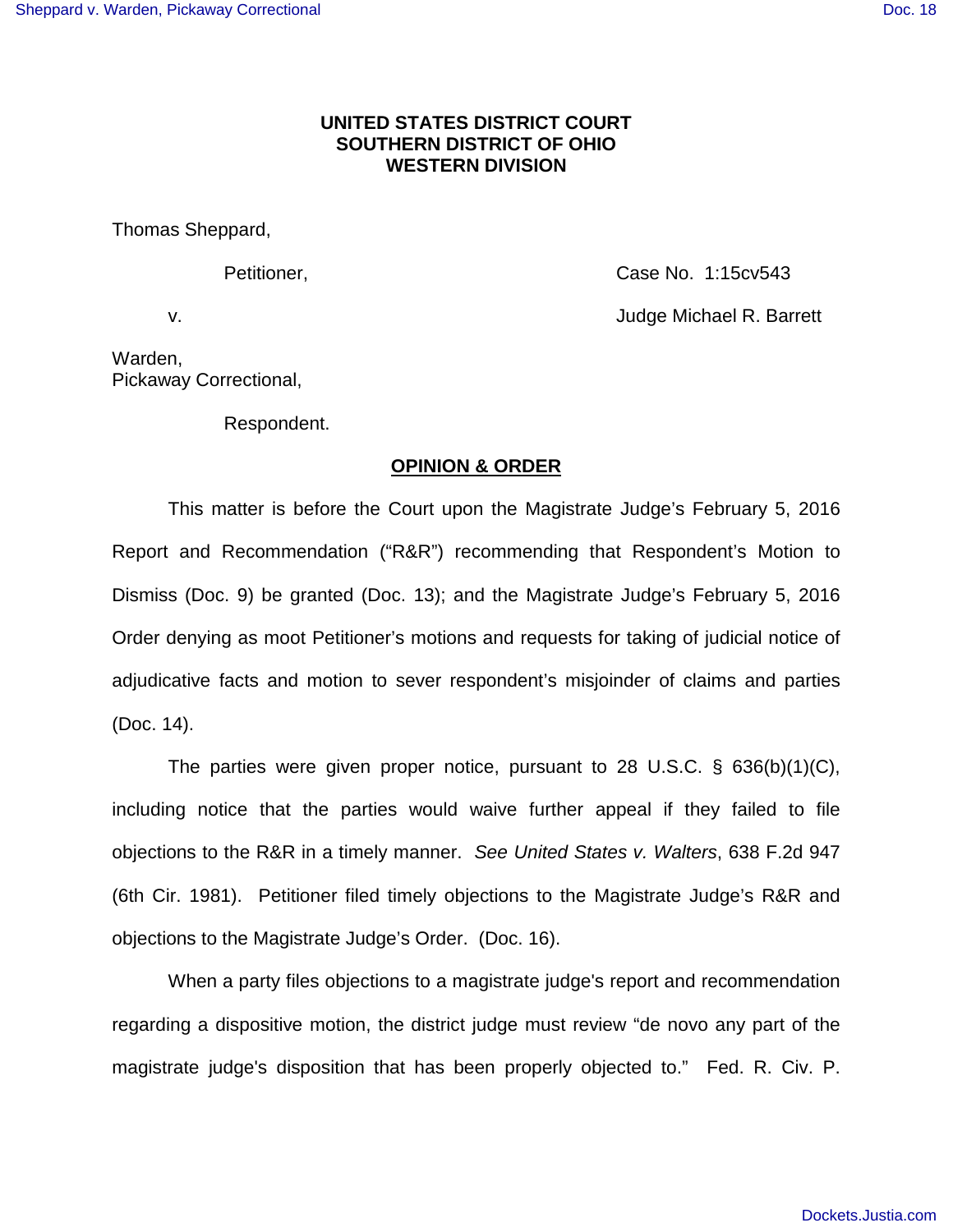72(b)(3); 28 U.S.C.  $\S$  636(b)(1)(B) & (C). In conducting its review, the district court "may accept, reject, or modify the recommended disposition; receive further evidence; or return the matter to the magistrate judge with instructions." Fed. R. Civ. P. 72(b)(3); see also Fed. R. Civ. P. 72(a) (providing that a district judge shall consider a party's objections to a magistrate's order on a nondispositive matter and "modify or set aside any part of the order that is clearly erroneous or is contrary to law.").

Petitioner objects to the Magistrate Judge's conclusion that this matter should be transferred to the Sixth Circuit pursuant to 28 U.S.C. § 1631 for consideration whether the district court may review the petition in accordance with 28 U.S.C. § 2244(b). Petitioner argues that his petition is based upon newly ripened claims stemming from the Ohio Supreme Court's decision in State v. Johnson, 942 N.E.2d 1061 (Ohio 2010). However, as the Magistrate Judge explained, courts have uniformly concluded that a subsequent change in the law does not prevent the petition from qualifying as a second or successive petition within the meaning of  $\S$  2244(b)(3)(A). Moreover, in this instance, the Sixth Circuit has previously ruled that Johnson did not announce a new rule of constitutional law. (See Thomas Sheppard v. Warden, Lebanon Correctional Institution, Case No. 1:08cv298, PAGEID # 1129). Therefore, Petitioner is required to obtain authorization pursuant to § 2244 to file his claims stemming from the Johnson decision.

Petitioner also objects because the Magistrate Judge did not reach the issue of Respondent's res judicata defense or the merits of his newly ripened claims. However, it is unnecessary for this Court to rule on Respondent's res judicata defense or rule on the merits because this Court lacks jurisdiction to entertain Petitioner's application. See Burton v. Stewart, 549 U.S. 147, 157, 127 S. Ct. 793, 799, 166 L. Ed. 2d 628 (2007).

2